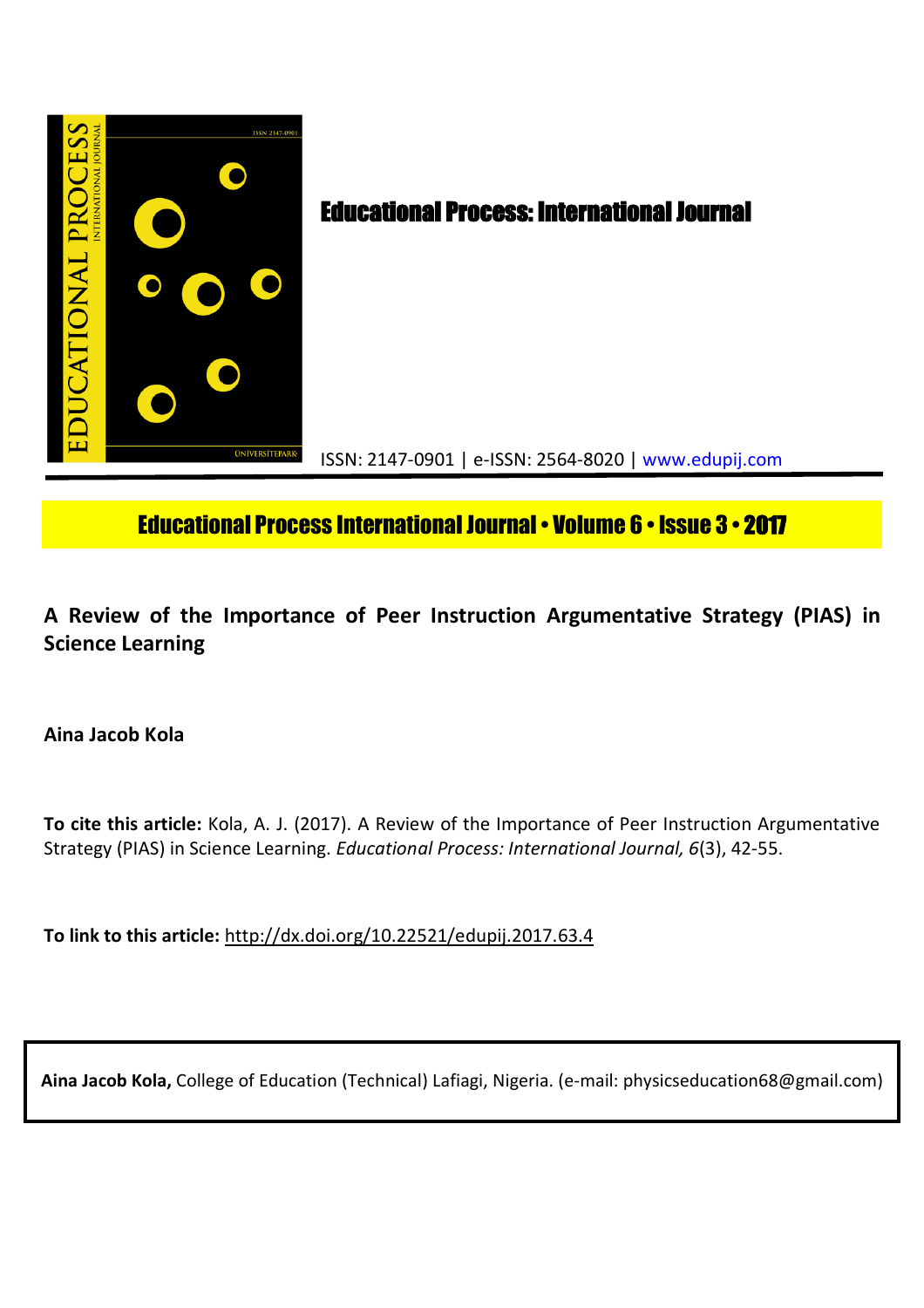# **A Review of the Importance of Peer Instruction Argumentative Strategy (PIAS) in Science Learning**

# AINA JACOB KOLA

# **Abstract**

The paper believes the method a teacher employed in science class for instruction makes students' learning difficult. A literature review of some common methods of teaching in science was done. The paper highlighted the conceptual framework of the Peer Instruction Argumentative Strategy (PIAS) and discussed the importance of PIAS to science learning. The paper recommended PIAS for science education classes based on its perceived advantages over the other teaching strategies.

**Keywords:** peer instruction, dialogical argumentation, authentic learning, coaching and scaffolding, constructivism.



 $\bigcap_{i=1}^{\infty}$  DOI: 10.22521/edupij.2017.63.4

………………………………………........….....………………………………...……………

EDUPIJ • ISSN 2147-0901 • e-ISSN 2564-8020 Copyright © 2017 by ÜNİVERSİTEPARK edupij.com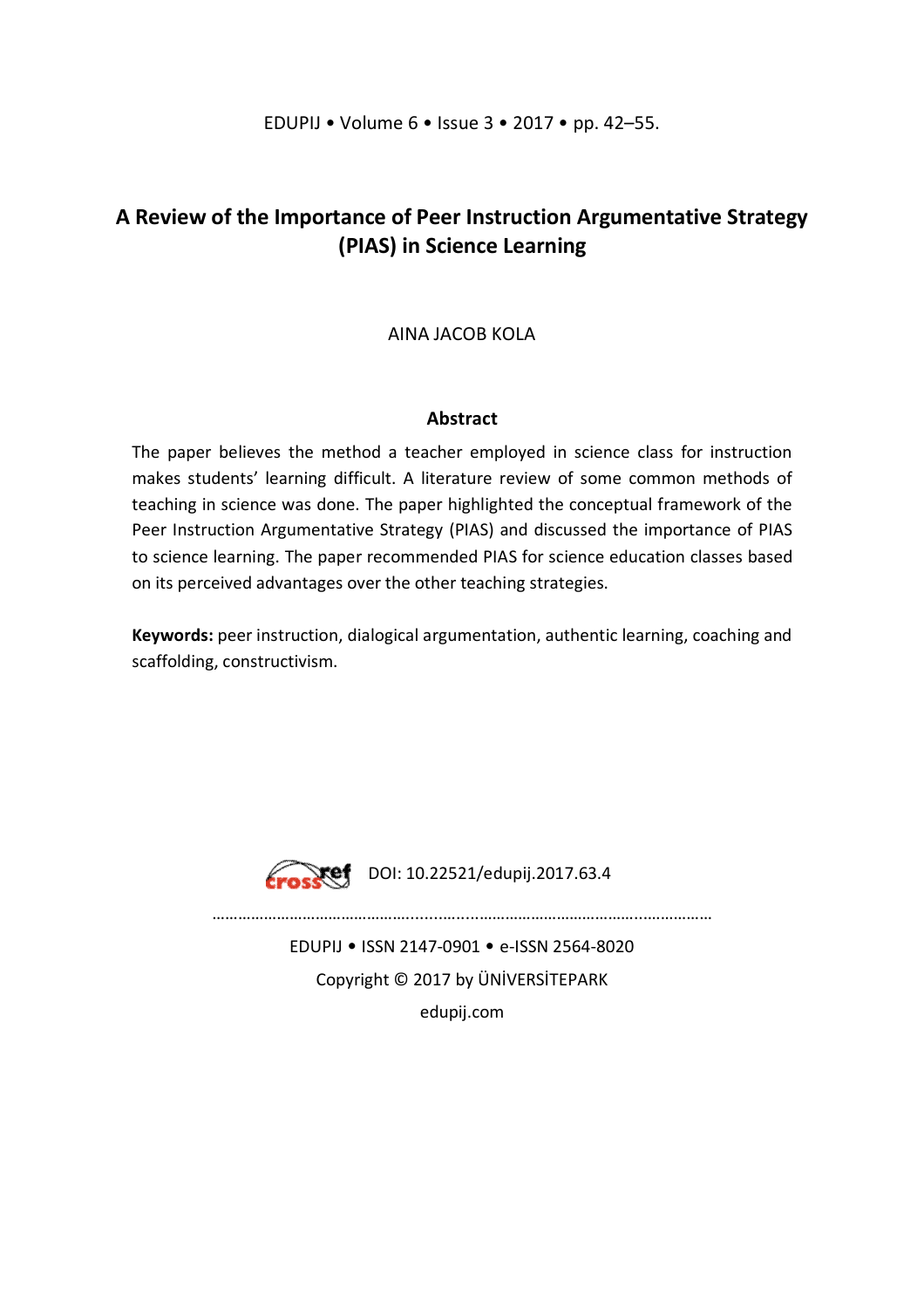## **Introduction**

The erroneous belief that science is difficult and abstract may be due to the strategies teachers employ during classroom instruction. There are many methods used to teach science and the effectiveness of these teaching methods depend on the teacher's ability to master it. There are research-based strategies that engage students in a collaborative learning that are in vogue in developed countries today. These methods focus more on students' activities than the teachers simply supplying students with information. Students of today's generation need a classroom full of activities that support learning through social interaction. Learning is a social and collaborative activity where people create meaning through their interactions with one another (Schreiber & Valle, 2013). According to Kim (2001), individuals create meaning through their interactions with each other and with the environment where they live. The author argued that meaningful learning could only take place when students are engaged in social activities. Therefore, whatever type of method the teacher employs must be the one that promotes learning through social interaction and makes students critical thinkers. Students develop their thinking ability when they interact and make choices among different options.

The educational system, it is not only content information that is important but also the development of skills for thinking critically. Similarly, Flores, Matkin, Burbach, Quinn, and Harding (2012) support the shifting of education from teaching content to teaching students how to become critical thinkers. Today, it should be the concern of every teacher to develop the critical thinking skill of every student. Gone are the days when the teacher gives out any information to students to assimilate without properly examining the correctness of such information. Any method of instruction employed should allow the student to be able to identify relevant science tasks from the irrelevant. Students should be able to articulate their scientific understanding anywhere and at any time. To achieve this requires students with high critical thinking skills as observed by Al-Fadhli and Khalfan (2009) that educators are constantly emphasizing the importance of developing thinking skills that can be practiced in life experiences.

Unfortunately, many of the extant teaching strategies in science education cannot achieve the above but only promote rote learning. Given this, a literature review was performed of the common teaching methods in science, the conceptual framework and the importance of PIAS in science learning.

### *Literature Review: Commonly used Teaching Strategies in Science Education*

*Lecture-based Instruction* relies on introducing new and complicated information to students in a familiar way. According to Gehlen-Baum and Weinberger (2014), the lecture method is an approach to delivering new information to a large group of students. The instructor must make extensive preparations in order to ensure that students learn maximally by employing different skills to interact with the information (Thomas & Israel, 2013). The preparation required by the instructor includes, but is not limited to, good lesson notes and preparing a classroom conducive for the lecture. Besides, it is expected that the instructor possesses both good language skills and motivational ability, else the class is likely to be considered boring since the teacher is the only one doing the talking in the lecture method. Students only sometimes ask the questions. Lecturing is a teacher-centered strategy. The method has been criticized for being a one-directional method of instruction that renders students passive (Gehlen-Baum & Weinberger, 2014). In the same vein, Afolabi,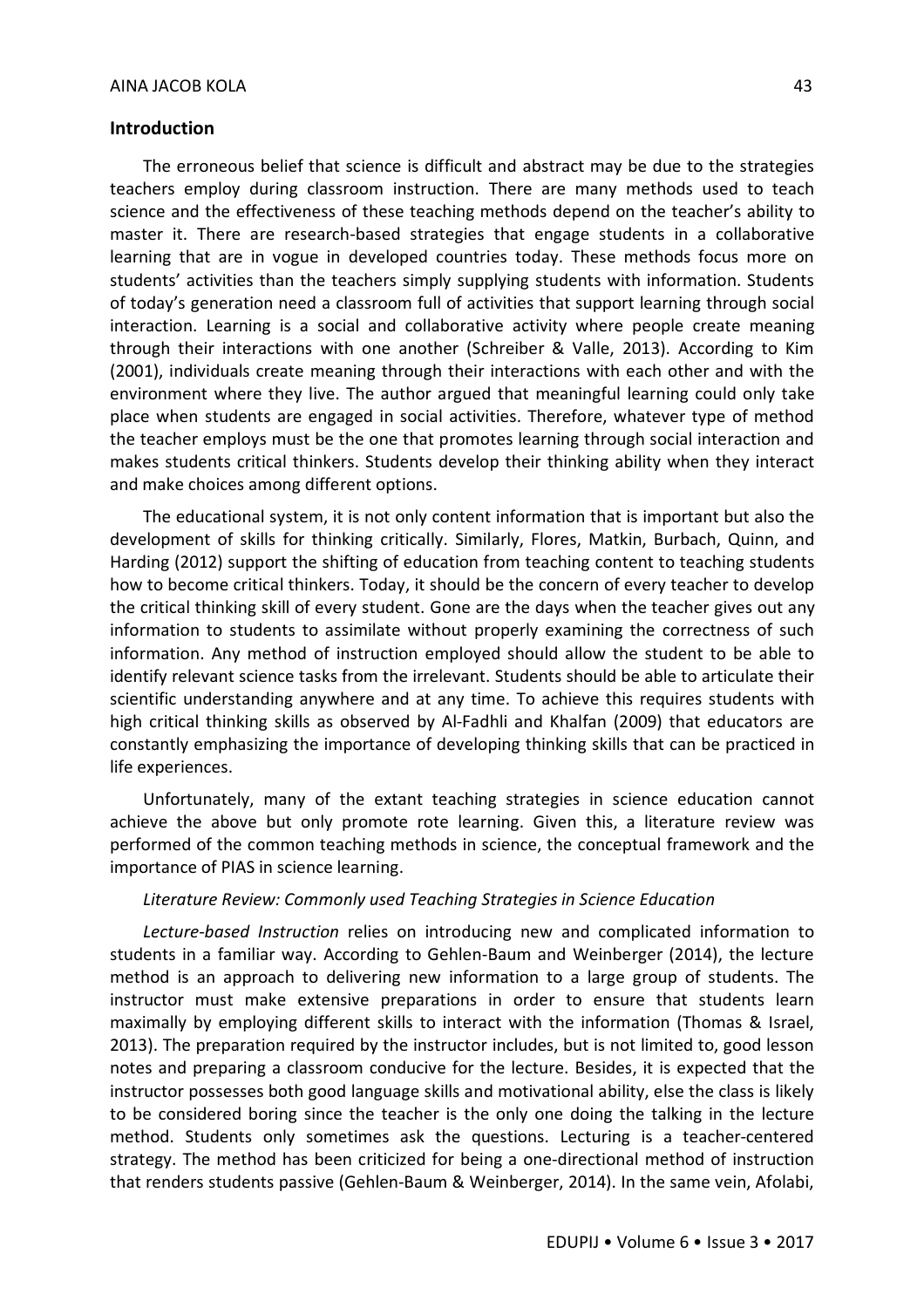Izuagba, Obiefuna, and Ifegbo (2014) stated that the lecture method is teacher centered, which makes the student passive and learning superficial. According to Berry (2008), lecturebased instruction is efficient in the delivery of large amounts of information over a short timeframe, but lacks the effectiveness of an active learning method. Furthermore, the lecture method is frequently a one-way process unaccompanied by discussion, questioning or immediate practices; making it a poor teaching method (Hatim, 2001).

The lecture-based method concentrates on information rather than learners (Al-Rawi, 2013). In the lecture method, the teacher tells the students what to do instead of activating them to discover for themselves (Miles, 2015). The students in traditional lecture classes may learn enough to pass exams, but do not remember the topics for subsequent courses. Lectures are not sufficient for demonstrating practical skill but can be used to organize information and create interest in a subject (Hatim, 2001). Good lectures are capable of inspiring and motivating learning, yet some lectures make students bored, confused, anxious and frustrated.

*Inquiry method is* an active learning process employing problem solving and dialogue, as well as generating and answering higher order questions (Walker, Shore, & French, 2011). Inquiry is a method where the students are given tasks where they develop knowledge and understanding of scientific ideas by engaging in open-ended, student-centered, hands-on tasks and the teacher acts as a facilitator (Irinoye, Bamidele, Adetunji, & Awodele, 2015). Inquiry-based teaching includes practices that promote the learning of scientific concepts and processes, as well as "how scientists study the natural world" (Tatar, 2012, p. 248).

Inquiry learning has been described as enabling students to develop knowledge and skill in a successful learning experience. It has been observed that inquiry-based learning is essential for the development of critical thinking skills and developing the scientific contents (Apedoe, Walker, & Reeves, 2006). Similarly, Peffer, Beckler, Schunn, and Renken (2014) contended that inquiry is essential for the development of scientific reasoning skills. Inquiry method is a student-centered instruction. Inquiry in science includes asking questions, collecting evidence from a variety of sources, developing an explanation from the data, communicating the findings, and defending the conclusions (Hunter, 2014, p. 380).

The process of asking meaningful questions, finding information, drawing conclusions, and reflecting on possible solutions is known as inquiry (Milson, 2002). In inquiry learning, students are allowed to direct their investigative skills to complete all scientific processes like data gathering, analysis, hypothesizing, observation and experimenting (Keselman, 2003). According to Looi et al. (2011), in inquiry learning, learners are guided through a process of posting questions, gathering and assessing evidence, conducting experiments, and engaging in debate. This type of learning provides students with the opportunity to learn for themselves in a controlled environment where the teacher can help and guide the students (Schoffstall & Gaddis, 2007). Inquiry learning motivates students to learn. According to Löfgren, Schoultz, Hultman, and Björklund (2013), students are motivated to learn and develop positive attitudes towards science when participating in inquiry activities.

Inquiry instructions require that the students possess the needed skills before embarking on inquiry-based learning. If students lack the necessary skills, inquiry learning could, in fact, be counterproductive, leading to student frustration (Kuhn, Black, Keselman, & Kaplan, 2000, p. 496).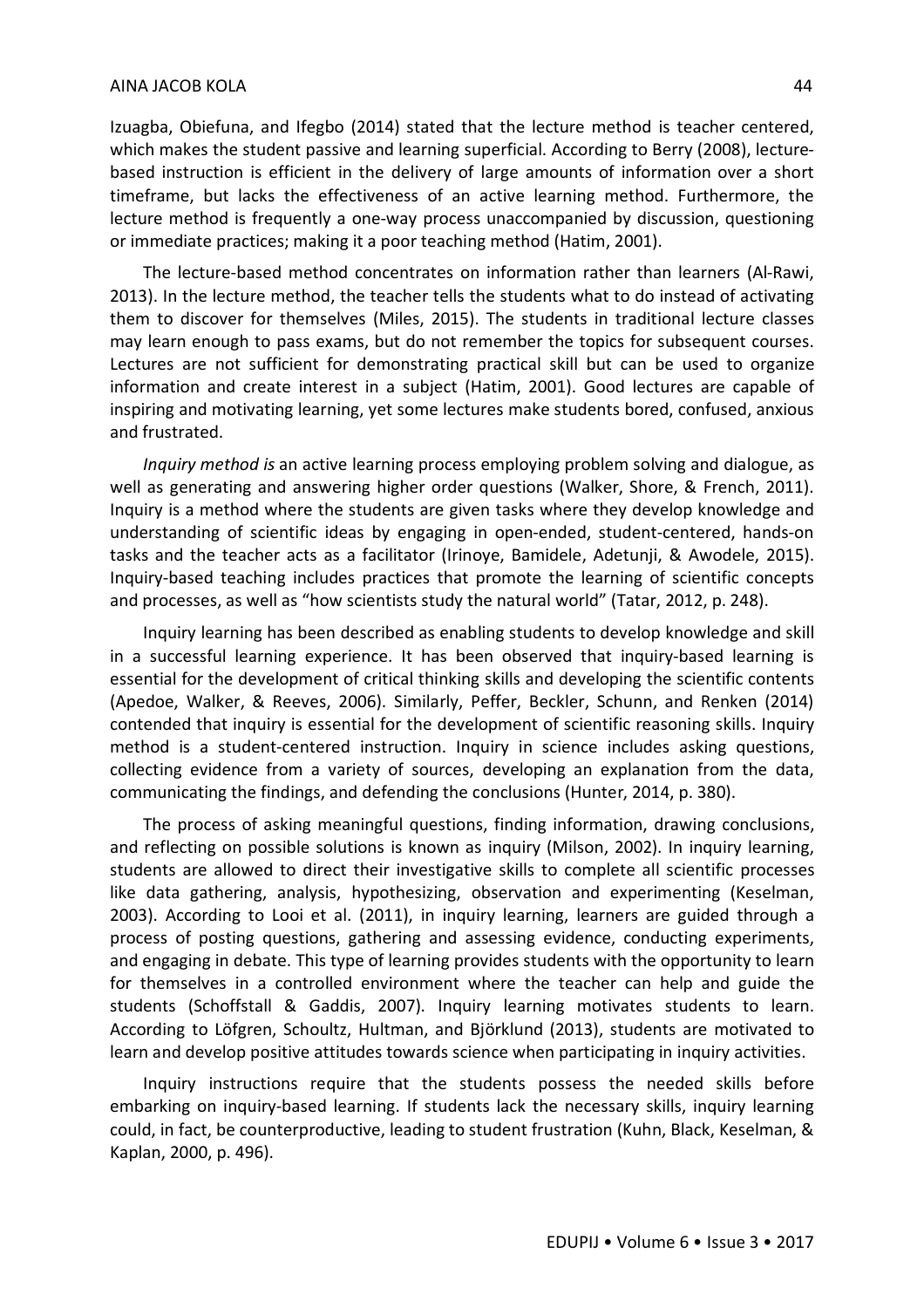#### AINA JACOB KOLA 45

The *demonstration* is an elegant method of teaching because it improves the students' understanding and retention (McKee, Williamson, & Ruebush, 2007). In the demonstration method the teacher models whatever, he or she expects the learners to investigate at the end of the lesson (Daluba, 2013). The teacher shows them how to do it and explains the step-by-step process (Ameh, Daniel, & Akus, 2007; Chikuni, 2003). Mundi (2006) described it as a display or an exhibition usually done by the teacher as the learners watch with utmost attention. The technique is effective in teaching any skill through observation (Sola & Ojo, 2007). However, the time available to perform these demonstrations is continually not enough because it takes much instructional time. Therefore demonstrations are often designed to allow students to observe rather than enable them to participate in hands-on laboratory work (McKee et al., 2007).

Iline (2013) viewed demonstration as a direct means of explaining things to pupils. However, the author gave a caveat that it must be done in such a way to enable students to accurately copy the correct ways of doing things. This is important because the technique is based on the principle that we learn by "doing" (Sola & Ojo, 2007). It implies that when a teacher is not sure or does not have the expert understanding of the concept to be demonstrated, he or she should not be demonstrating it. The demonstration method emphasizes telling, explaining, and showing, with the main aim of preparing the learner for problem solving as a skill (Western Michigan University, 2006).

The demonstration is a teaching technique which provides a synthesis of formal lecture sessions and personalized systems of instruction (Maun & Winnitoy, 1980, p. 80). The demonstration method is a teaching technique that combines verbal explanation with "doing" to communicate processes, concepts, and facts (Sola & Ojo, 2007, p. 125). The demonstration is typically used to introduce a new skill to a whole group, but it can and should also apply to individuals or a small group whenever more support is needed for their learning (Owen, 2006, p. 11).

To make the technique effective, learners must actively participate in the learning process (Maun & Winnitoy, 1980). The demonstration method makes use of illustrations, visual aids, and the opportunity for questions, and demonstrations. The technique especially enables the class teacher/instructor to utilize activities which would be considered too dangerous for pupils themselves to perform within the usual classroom environment (Western Michigan University, 2006).

This technique affords the student the opportunity to come into direct contact with an instructor to clarify points missed in lectures (Maun & Winnitoy, 1980). Students can learn physical or mental skills when they perform those skills under supervision (Sola & Ojo, 2007).

Iline (2013) argues that the demonstration method gives pupils the opportunity to see and hear the details of what is being taught in order to become proficient themselves. Thus, the author recommends the method because it leaves nothing to chance. The demonstration is a method of teaching with both benefits and some disadvantages that should also be considered. The following are a few of the disadvantages:

- Teachers get into a pattern and overuse the strategy;
- The teacher decides what they want to "tell" the students rather than determining what students need to know;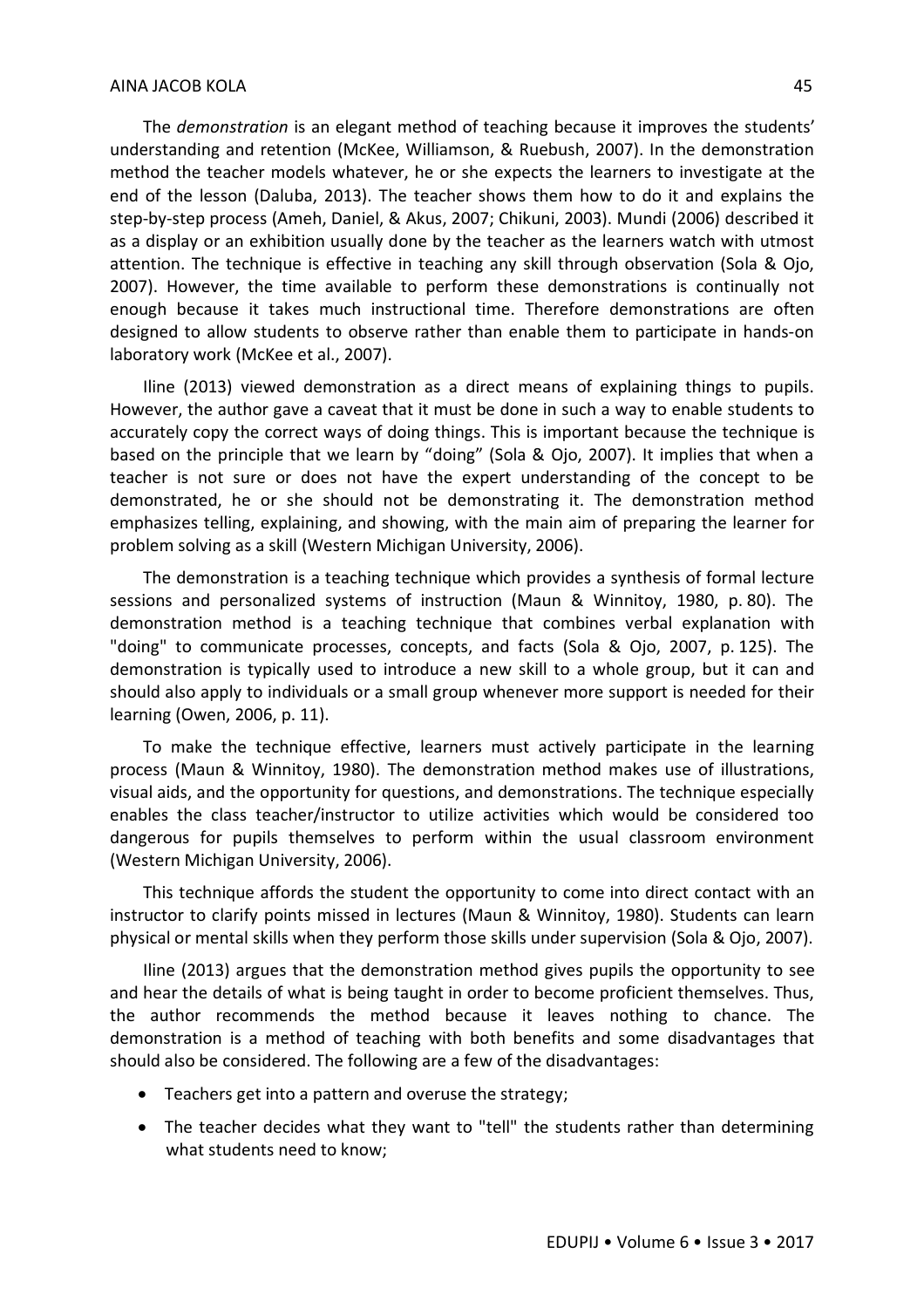• It is easier to prepare the daily lecture than it is to plan with the students and identify the kinds of learning experiences that will bring about the desired changes in insights and understanding (Western Michigan University, 2006, p. 4).

*The project method* is an in-depth investigation of a real-world topic worthy of a student's attention and effort (Chard, 2011). Project-based learning (PBL) is an instructional methodology in which students learn valuable skills by doing actual projects (Holubova, 2008). The project learning approach refers to teaching strategies that enable teachers to guide students through in-depth studies of real-world topics (Chard, 2011). In project learning students learn to take responsibility for their learning, this instruction helps the students to form a solid base through which they could work with others throughout their lifetime. This method places emphasis on building a comprehensive unit around an activity which may be carried out in or out of school (Pattnaik, Chakradeo, & Banerjee, 2014).

According to Knoll (1997), project learning is considered as a means by which students (a) develop independence and responsibility, and (b) practice social and democratic modes of behavior. Knoll stated that project learning was introduced to the curriculum in order to help students learn at school, to work independently and to combine theory with practice. The project method is a target-driven activity based on a challenge, fostering success and efficient cooperation during which the students' activity gains more weight than the communication of knowledge by the teacher (Szállassy, 2008, p. 49).

The project method is discussed under different headings such as project work, project approach, and project-based learning, and is considered one of the fundamental teaching methods. Project learning is an action-centered and student-directed learning and an enterprise in which students engage in practical problem solving for a given period. Projects, for example in Physics, may consist of the construction of a meter bridge, a ripple tank, designing a DC motor, or producing a video film of charges in motion. Many times, projects are initiated by the teacher while the planning and execution are entrusted to the students themselves, individually or in groups. Unlike the traditional methods, projects focus on applying, not imparting, specific knowledge or skills, and are more rigorous than lecture, demonstration, purposely for the enhancement of intrinsic motivation, independent thinking, self-esteem, and social responsibility (Knoll, 2014).

When teachers implement project learning successfully, their students feel highly motivated and actively involved in their learning, and this helps them produce high-quality work and to grow as individuals and collaborators (Chard, 2011). However, in project learning the knowledge is not acquired sequentially; also if not planned well and appropriately executed it may not be completed on time. These are some of the disadvantages of the project learning method as asserted by Pattnaik, Chakradeo, and Banerjee (2014).

Projects are used in education as a tool for teaching and as a means of achieving results and also used for acquiring various skills (Holzbaur, 2010). Holzbaur further argues that projects are a powerful method for teaching, training, and research in education. However, Holzbaur also said that there is much effort accompanied by academic and pedagogical challenges, which calls for a systematic approach to the planning and conducting of projects.

The role of the teacher in project learning should be a friend, guide, and working partner. The teacher should learn along with the students and should not claim to know everything (Pattnaik et al, 2014). If project learning is well planned and successfully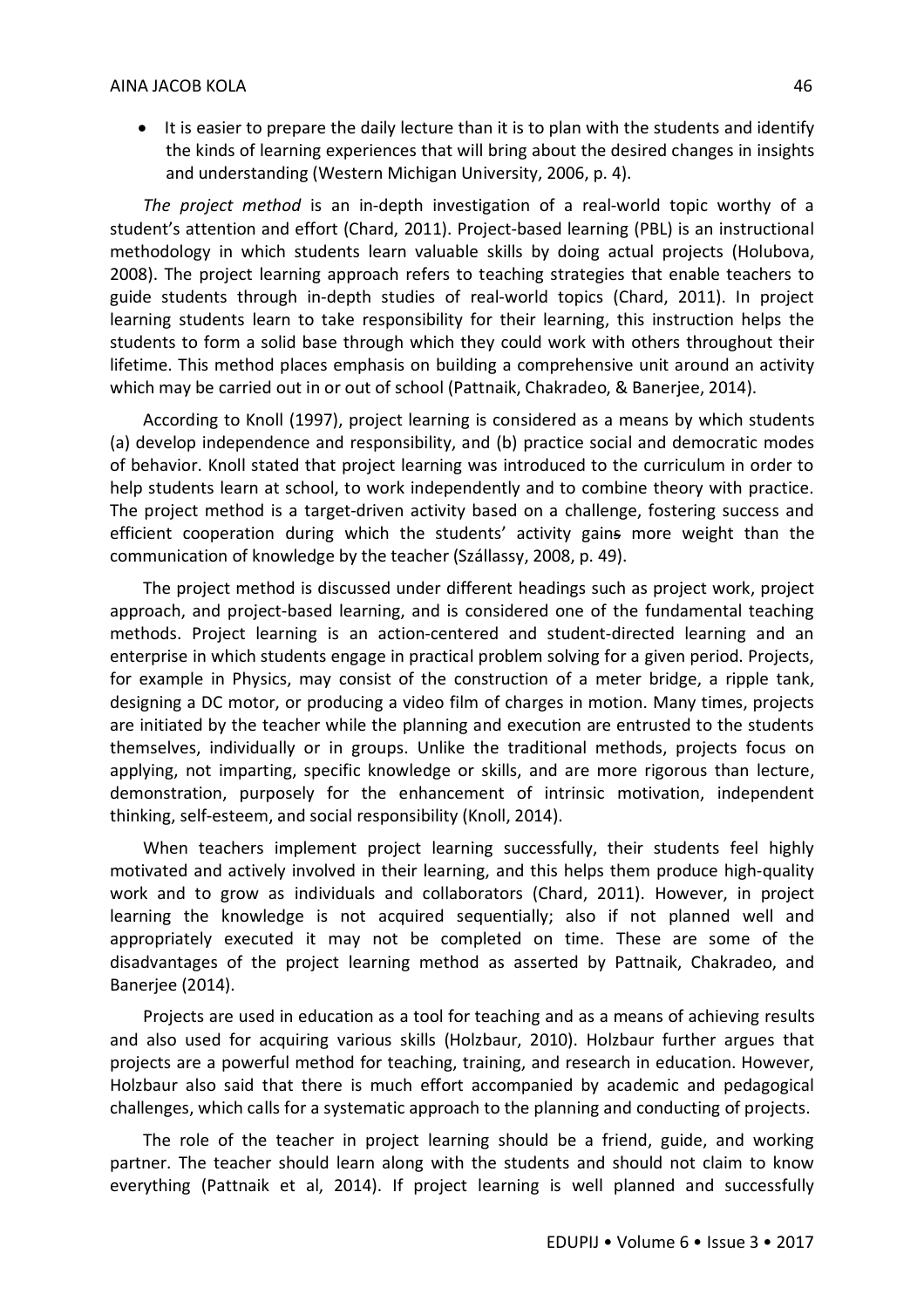executed, it has many benefits, some of which are promoting co-operative activity; arousing and maintaining the interest of students; and developing scientific attitudes.

Given the strength and the weaknesses of the various teaching strategies reviewed, more dynamic student-centered strategies are required. These are strategies that enhance collaborative dialog, articulation of understanding and where students control their learning, not the teachers or the curriculum.

### *Peer Instruction Argumentative Strategies (PIAS)*

PIAS is a research-based teaching strategy developed by the researcher at a college of education in Nigeria to teach an introductory electromagnetism. PIAS is a hybrid of peer instruction and the dialogical argumentation. Peer instruction was developed by Eric Mazur of Harvard University to teach introductory Physics, and which has since been widely used in other subjects. Before discussing the potential of PIAS, the following is a review of peer instruction and dialogical argumentation.

### *Peer Instruction (PI)*

As a research-based pedagogy, PI can be applied for the teaching of largescale introductory science courses (Fagen, 2003). It is a method created to help make lectures more interactive and to get students intellectually engaged with what is going on. It has been tested in many classes and found to be effective for improving students' performance and is also used to identify students' difficulty areas in many developed countries.

Peer Instruction is an instructional strategy for engaging students during class through a structured questioning process that involves every student (Crouch, Watkins, Fagen, & Mazur, 2007). PI provides a structured environment for students to voice their ideas and resolve misunderstandings by talking with their peers (Gok, 2012). Peer instruction is a cooperative learning technique that promotes critical thinking, problem solving, and decision-making skills (Rao & DiCarlo, 2000) and was designed to improve the learning process (Rosenberg, Lorenzo, & Mazur, 2006).

PI is more efficient at developing students' conceptual understanding than traditional lecture-based instruction (Lasry, Mazur, & Watkins, 2008). According to Crouch et al. (2007), PI increases student mastery of both conceptual reasoning and quantitative problem solving (Lasry et al., 2008). According to Gok (2012), PI encourages students to take responsibility for their learning and emphasizes understanding. It is not a rejection of the lecture format, but a supplement that can help engage students who have a range of learning styles (Rosenberg et al., 2006).

PI is grounded in the Constructivism theory which emphasizes the importance of prior experience as a springboard on which the construction of new knowledge stands. Both social and cognitive constructivism are relevant in PI. Students learn through social interaction as well as individual conceptions in the learning environment.

#### *Dialogical Argumentation*

Norris, Philips, and Osborne (2007) defined scientific argumentation as an attempt to validate or refute a claim by reasons in a manner that reflects the values of the scientific community. According to Bricker and Bell (2009), argumentation is a core epistemic practice of science. Therefore, the goal of science education must not only be to master the scientific concepts rather learning how to engage in scientific discourse. Science will be no different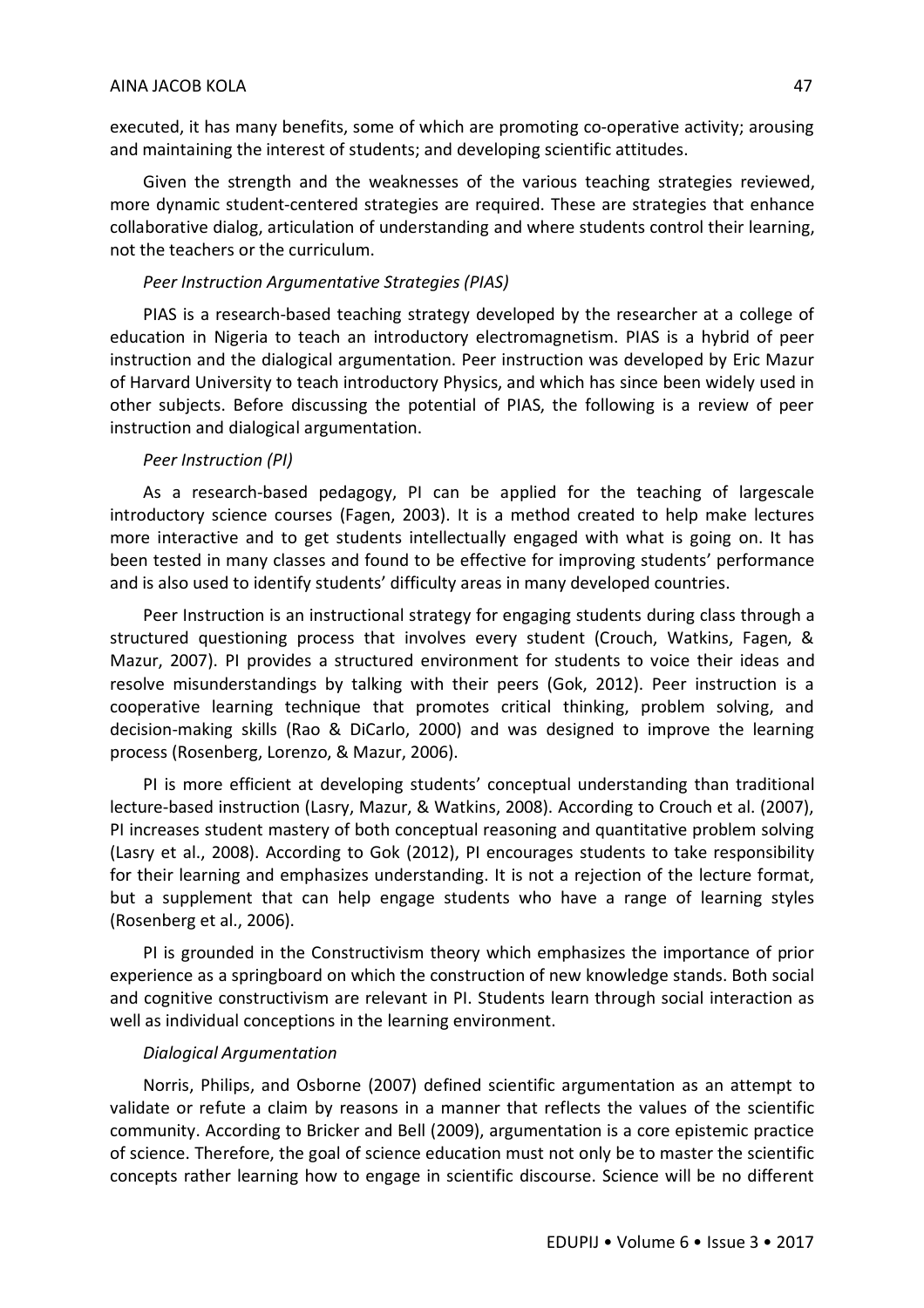#### AINA JACOB KOLA 48

from any other subject if it depends only on how to master scientific concepts. Therefore, students must be able to engage in the scientific discourse. Scientific argumentation is grounded in the Constructive controversy theory. Constructive controversy exists when one person's idea, conclusions, and opinions are not compatible with another person's ideas, conclusion and opinion, but the two seek to reach consensus on the solution to a problem or the course of action to take in given a situation (Johnson & Johnson, 2003). Constructive controversy should not be taken to be a debate or an individualistic approach to a controversial learning problem. It is a procedure for cooperative learning where individuals with different, incompatible views agree on the best position based on evidence and reasoning (Johnson & Johnson, 2007).

Abell, Anderson, and Chezem (2000) underscore the relevance of argumentation in science education because the goal of scientific inquiry is the generation and justification of knowledge claims, beliefs and actions taken to understand nature. It is therefore critical for the teachers to have a sound understanding of scientific argumentation. Teachers are required to give students more opportunities to craft scientific arguments and take part in discussions that require them to support and challenge claims based on evidence (Sampson, Enderle, & Grooms, 2013).

It is crucial to understand that scientific argumentation is different from a typical argument between people. In scientific argumentation, however, explanations are generated, verified, communicated, debated, and modified. The idea behind participating in scientific argumentation should be to hone and build consensus for scientific ideas, based on evidence (The Science Teacher, 2013). It has been widely approved that the concept of science as an argument and the view that engaging in scientific argumentation should play a vital role in science education (Kuhn, 2009).

Students working in groups, listening to each other and articulating their ideas are essential for argumentation to take place (Simon, Erduran, & Osborne, 2006). Engaging in scientific argumentation as part of teaching and learning makes students proficient in science. Proficiency requires every student to be able to articulate his or her scientific knowledge anywhere and at any time. The argumentation is significant in science learning as it helps the student to develop an improved understanding of the scientific nature.

## **Conceptual Framework**

Students are at the center of learning in PIAS; whereas the teacher is only the coach and supports scaffolding. Figure 1 illustrates PIAS conceptually.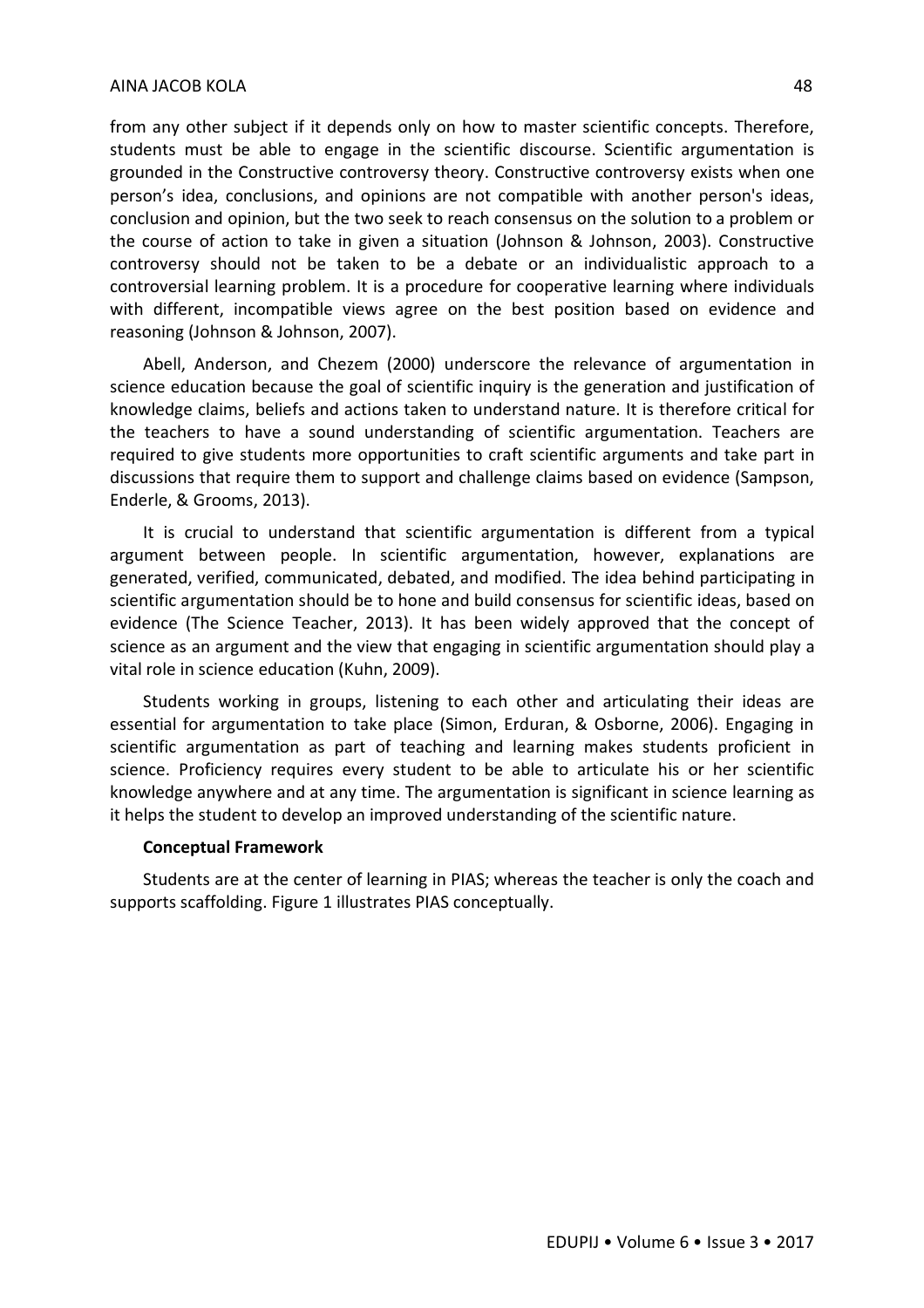

#### **Figure 1.** PIAS Model

The strategy begins with the teacher introducing the concept to be learned. The teacher will identify the important concepts in the topic to be discussed. The concepts are presented to the students in a question format with three or four multiple-choice answers. The answers should be constructed in such a way so that no answer is entirely wrong, but there should be one that most accurately interprets the concept.

The introduction is followed by peering the students, and if the class is large, they can be in a group of four or five. The number of students in a group should not be too many in order to avoid distraction and lack of concentration. The students in each peer or group are motivated to engage in a discourse to find the appropriate answer to the question posted by the teacher. The teacher can allow for consultation from one peer to another. The teacher needs to be very active and move around the class to ensure orderliness and full participation by all students. The students must be given time to get all the required information for an accurate answer. The teacher is not expected to meddle or interfere with the learning process, except to coach and scaffold.

After a specified period of argumentative discourse, the students come to a consensus with each peer or in each group. When the percentage of inaccurate answers are high for peers or groups, the teacher explains the concept to the whole class. Otherwise, when the percentage of accurate answer is high, the teacher summarizes and introduce a new concept, and the students follow the same procedure again.

It is important to understand that the students come into the class with some science knowledge because at the end of every lesson the teacher gives a reading assignment to the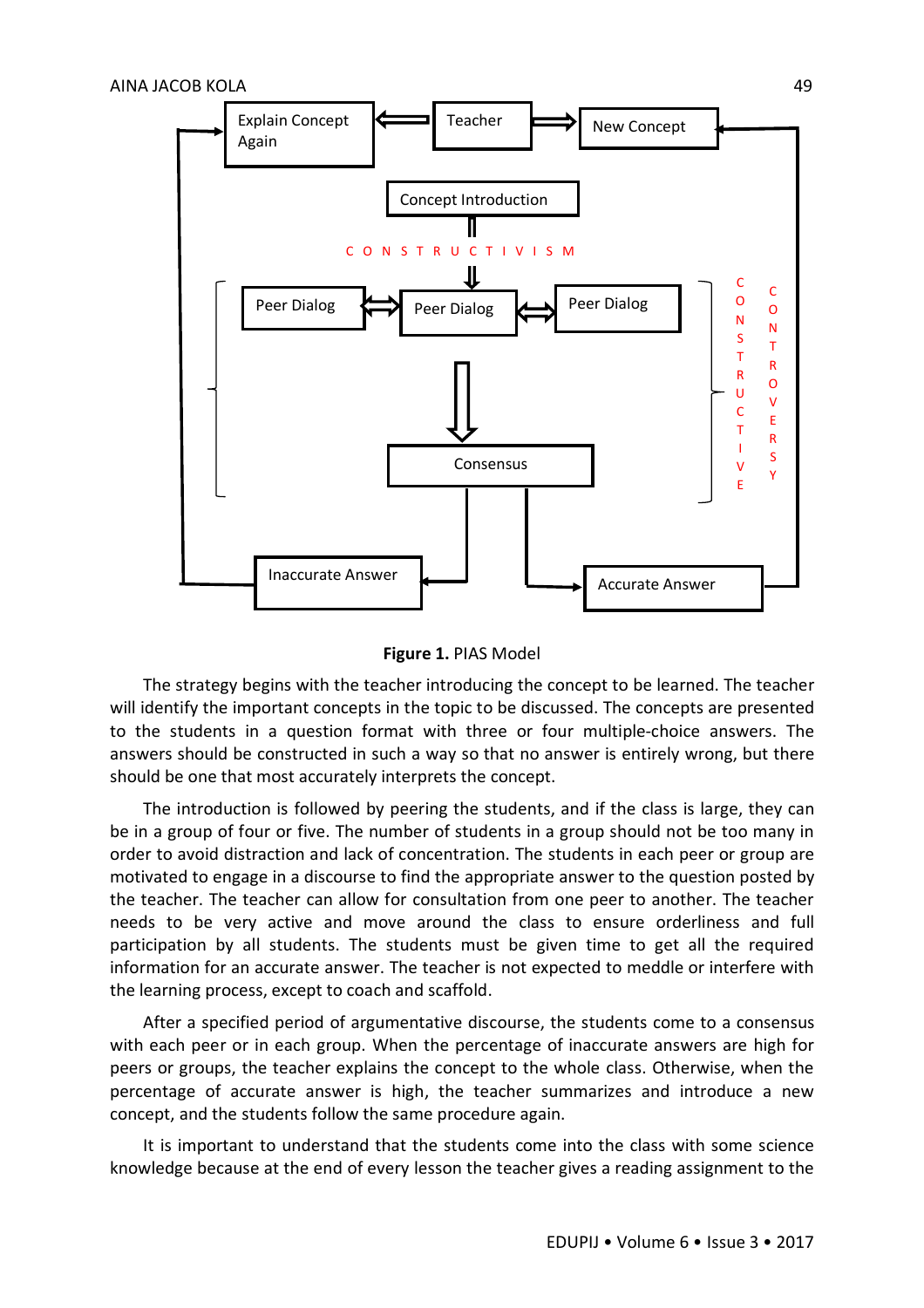students. Students entering knowledge is paramount to science learning which a good teacher should take note of for a successful lesson and a student's personal interpretation of the world (Aina, 2017; Christie, 2005). It is this prior knowledge that formed the basis for the students' discourse in their group as they interact socially, thus the constructivism theory is applied. Students in peer or groups collaboratively dialog together through an argument with reasons and evidences in order to arrive at a consensus. The students would have different views about the concept under discussion, but harmonize their views so as to reach conclusions. Thus, the constructive controversy theory comes into play.

PIAS enhances students' understanding of science if the aforementioned procedure is followed. Based on research studies, PIAS has potential for science learning, which is discussed as follows.

#### *Importance of PIAS in Science Learning*

The teaching strategies employed for teaching science in most Nigerian schools had not provided students with what is known as an authentic learning experience. Most students learned by memorization and to recall for real-life application is a problem. Authentic learning is learning by doing. It is active learning, where students are not passive. It is an inquiry-based method of learning. This is a process of asking meaningful questions, finding information, drawing conclusions, and reflecting on possible solutions (Milson, 2002). According to Watters and Ginns (2000), any authentic learning environment should establish a sense of personal control over what and how the learner learns. Anderson and Anderson (2005) state that Authentic learning is built on participation, genuine interest, and interaction with more experienced people. *Authentic learning* focuses on connecting what students are taught in school to real-world issues, problems, and applications (Rule, 2006).

PIAS enhances the authentic learning experience in science because it promotes collaboration and articulation of understanding. The students' collaboration and articulation are two essential elements of authentic learning critical in PIAS.

Collaboration and the opportunity to collaboratively construct knowledge is an essential ingredient of authentic learning (Herrington, 1997). Collaboration allows students to "put their heads together" on problems, and to fully articulate their progress as they go about the task (Herrington & Kelvin, 2007, p. 9). Osborne, Simon, Christodoulou, Howell-Richardson, and Richardson (2013) made reference to the works of some social psychologists in that there is increasing empirical evidence that the knowledge and understanding of learners can be facilitated by collaborative dialog between peers. Collaboration is expressed in classrooms when students actively participate in discourses with each other as they attempt to make sense of their experiences and construct knowledge (Bell, Maeng, & Binns, 2013).

Students being able to verbalize what they have learned is consistent with Lave and Wenger (1991) views that being able to speak the vocabulary and tell the stories of a culture of practice is fundamental to learning. Articulation of ideas has been observed to be one of the discourse patterns in which students can potentially engage during scientific argumentation (Darner, Callis, & Wolf, 2013). Articulation provides students with an opportunity to speak and write about their growing understanding (Herrington, Reeves, & Oliver, 2010). Articulation enables the student to be able to make a public presentation to defend his or her position and ideas.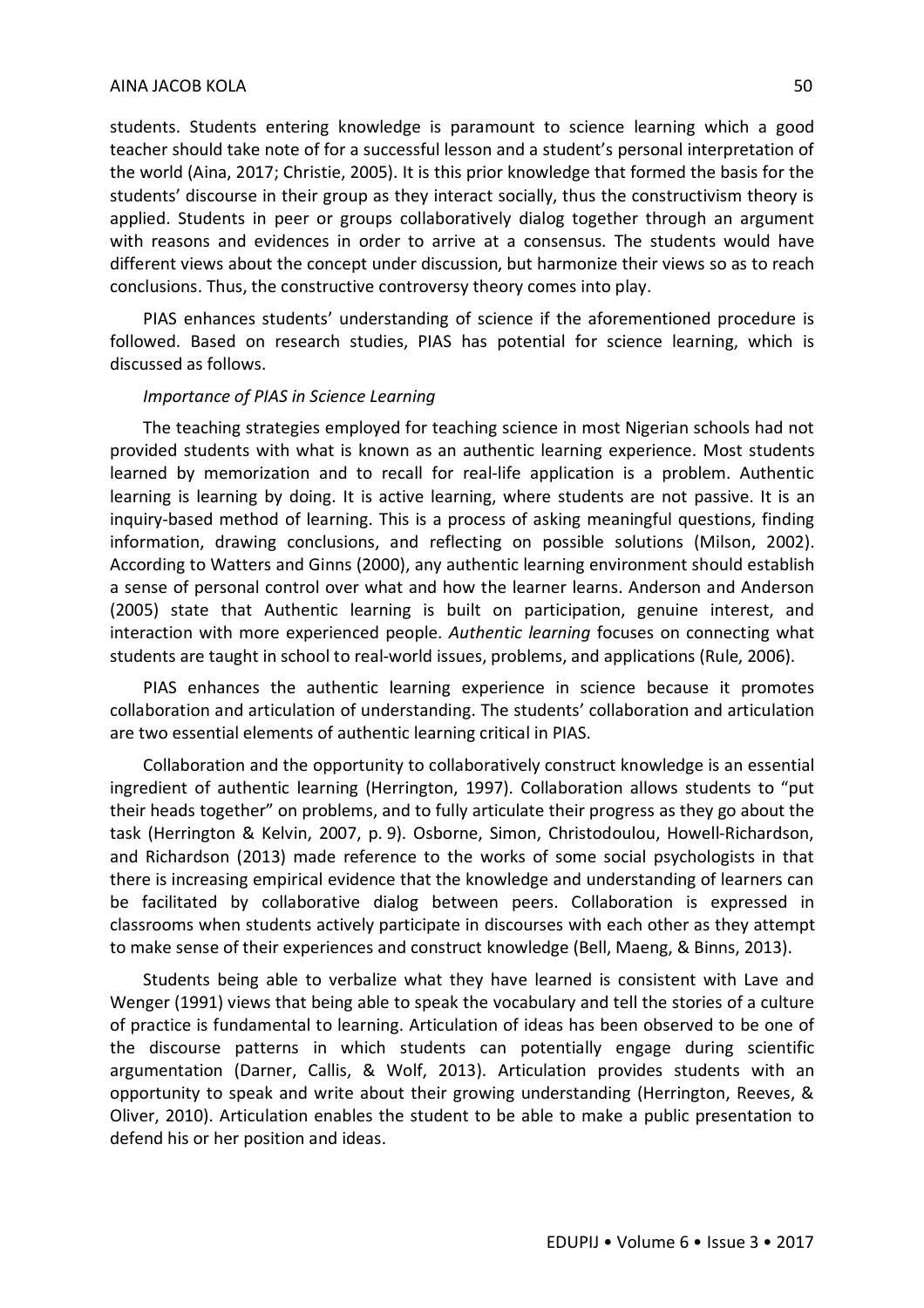PIAS exposes misconceptions students had in science and gives students immediate feedback on their learning. Argumentation-based learning lowers the level of students' misconception (Sekerci & Canpolat, 2014). Garcia-Mila, Gilabert, Erduran, and Felton (2013) cited Cross, Taasoobshirazi, Hendricks, and Hickey (2008) that argumentation helps students to overcome misconceptions. Aina (2017a), in his recent study, confirmed that dialogical argumentation helped students to overcome misconception in current electricity.

PIAS promotes critical thinking skill of the students. The process of critical thinking involves, first, critical analysis of the information, then creatively considering the possible options, and finally constructing a new decision (Ramos, Dolipas, & Villamor, 2013). Exposure to dialogical argumentation can help learners to learn to think critically and independently about important issues and contested values (Sisebo & Ogunniyi, 2012). Helping students to learn through argumentation confirms the views of Aufschnaiter, Erduran, Osborne, and Simon (2008) in that students learn science while arguing. According to Acar (2015), argumentation-based learning enhances students' scientific reasoning. Learning science through argumentation is necessary to help students develop an improved their understanding of science.

## **Conclusion**

Given the literature reviewed and the potential of PIAS, it is apparent that such a teaching strategy could enhance learning in science education. The collaboration and articulation as authentic learning elements are vital to learning because through these the problem of rote learning could be resolved. Additionally, it also makes students very active during learning. Moreover, based on the success recorded by the researcher when the strategy was used in a college of education in 2016, and the reviewed importance, PIAS is recommended for science education.

#### **References**

- Abell, S. K., Anderson, G., & Chezem. J. (2000). Science as argument and explanation: Exploring concepts of sound in third grade. In J. Minstrell & E. H. Van Zee (Eds.), *Inquiry into inquiry learning and teaching in science* (pp. 65-79). Washington, DC: American Association for the Advancement of Science (AAAS).
- Acar, O. (2015). Examination of science learning equity through argumentation and traditional instruction noting differences in socio-economic status. *Science Education International, 26*(1), 24-41.
- Afolabi, A., Izuagba, A., Obiefuna, C., & Ifegbo, P. (2015). Effects of the use of lecture method and wordle on the performance of students taught curriculum studies 1: EDU222. *Journal of Education and Practice, 6*(18), 142-149.
- Aina, J. K. (2017a). An investigation of incorporating dialogical argumentation into peer instruction (PI) for pre-service teacher learning of current electricity. *Üniversitepark Bülten, 6*(1), 7-19.
- Aina, J. K. (2017b). Developing a constructivist model for effective physics learning. *International Journal of Trend in Scientific Research and Development, 1*(4), 59-67.
- Al-Fadhli, S., & Khalfan, A. (2009). Developing critical thinking in e-learning environment: Kuwait University as a case study. *Assessment & Evaluation in Higher Education*, *34*(5), 529-536.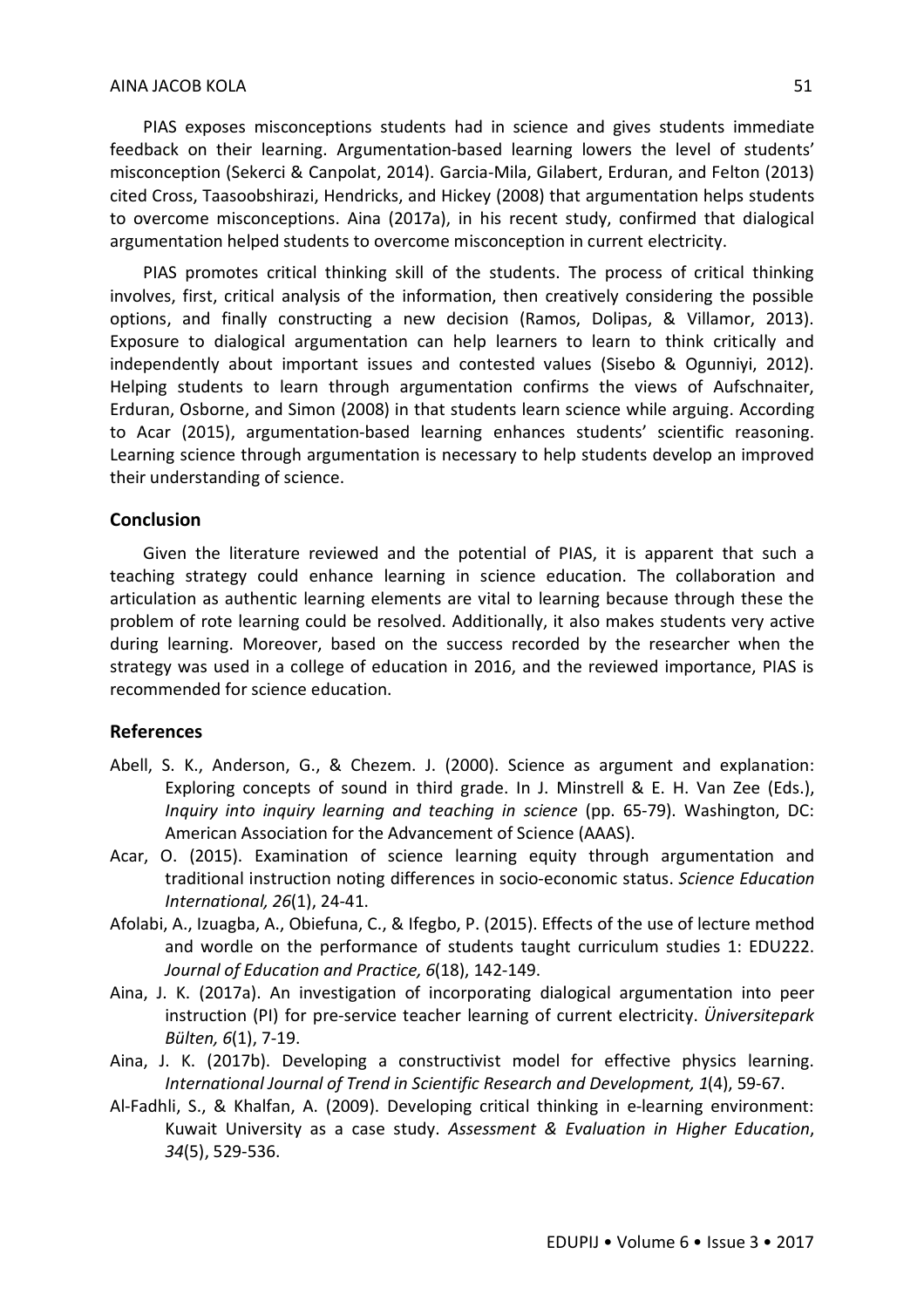- Al-Rawi, I. (2013). Teaching methodology and its effects on quality learning. *Journal of Education and Practice, 4*(6), 100-105.
- Ameh, I-Ei., Daniel, B. P., & Akus, Y. (2007). *Research and Methods in the Social Sciences.*  Ankpa: Rowis press.
- Andersson, S. B., & Andersson, I. (2005). Authentic learning in a sociocultural framework: A case study on non-formal learning. *Scandinavian Journal of Educational Research, 49*(4), 419-436.
- Apedoe, X., Walker, S., & Reeves, T. (2006). Integrating inquiry-based learning into undergraduate geology. *Journal of Geoscience Education*, *54*(3), 414–421.
- Aufschnaiter, C. V., Erduran, S., Osborne, J., & Simon, S. (2008). Arguing to learn and learning to argue: Case studies of how students' argumentation relates to their scientific knowledge. *Journal of Research in Science Teaching (JRST), 45*(1), 101-131.
- Bell, R. L., Maeng, J. L., & Binns, I. C. (2013). Learning in context: Technology integration in a teacher preparation program informed by situated learning theory. *Journal of Research in Science Teaching, 50*(3), 348-379.
- Berry, W. (2008). Surviving lecture: A pedagogical alternative. *College Teaching, 56*(3), 149- 153.
- Bricker, L., & Bell, P. (2009). Conceptualizations of argumentation from science studies and the learning sciences and their implications for the practices of science education. *Science Education, 92*(3), 473-498.
- Chard, S. C. (2011). *The project approach.* Retrieved September 23, 2016, from http://www.projectapproach.org/project\_approach.php .
- Chikuni, B. (2003). *The Teachers `Handbook. A practical approach to Teaching*. Gwanda: Flame Publishers.
- Christie, A. (2005). Constructivism and its implications for educators. Retrieved from http://alicechristie.com/edtech/learning/constructivism/index.htm.
- Crouch, C. H., Watkins, J., Fagen, A. P., & Mazur, C. (2007). *Peer Instruction: Engaging students one-on-one, all at once.* Research-Based Reform of University Physics. Retrieved from www.mazur.harvard.edu/sentFiles/Mazurpubs\_537.pdf.
- Daluba, N. Y. (2013). Effects of demonstration method of teaching in students' achievement in agricultural science. *World Journal of Education, 3*(6), 1-7.
- Darner, R., Callis, K. L., & Wolf, J. R. (2013, August). *Online discussions as a tool to engage students in authentic scientific argumentation.* Paper presented at the Nineteenth Americas Conference on Information Systems, Chicago, Illinois.
- Fagen, A. P. (2003). *Assessing and enhancing the introductory science courses in physics and biology: Peer Instruction, classroom demonstration, and genetic vocabulary*. (Doctoral dissertation). Cambridge, Massachusetts: Harvard University. Retrieved from http://citeseerx.ist.psu.edu/viewdoc/download?doi=10.1.1.85.9785&rep=rep1&type =pdf.
- Flores, K. L., Matkin, G. S., Burbach, M. E., Quinn, C. E., & Harding, H. (2012). Deficient critical thinking skills among college graduate: Implications for leadership. *Educational Philosophy and Theory, 44(2), 212-230*.
- Garcia-Mila, M., Gilabert, S., Erduran, S., & Felton, M. (2013). The effect of argumentative task goal on the quality of argumentative discourse. *Science Education, 97*(4), 497- 523.
- Gehlen-Baum, V., & Weinberger, A. (2014). Teaching, learning, and media use in today's Lectures. *Computers in Human Behaviour, 37*(C), 171-182.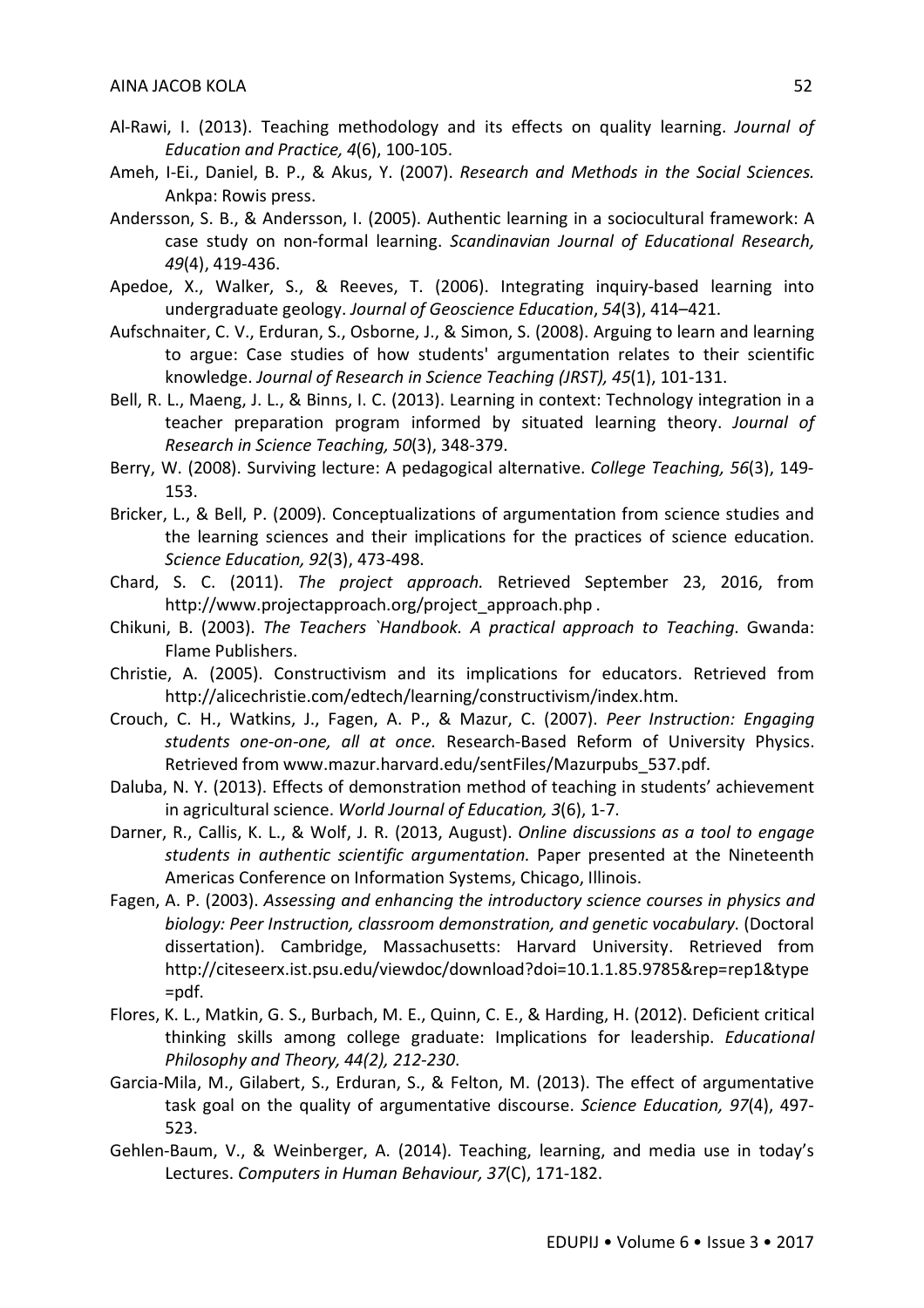- Gok, T. (2012). The Impact of peer instruction on college students ' beliefs about physics and conceptual understanding of electricity and magnetism. *International Journal of Science and Mathematics Education*, *10*(2), 417-436.
- Hatim, A. H. (2001). Toward more objective teaching. *Iraqi Journal of Medical Science, 9*(2), 99-101.
- Herrington, J. A. (1997). *Authentic learning in interactive multimedia environments.* (Doctoral dissertation). Joondalup, Western Australia: Edith Cowan University. Retrieved from http://ro.ecu.edu.au/theses/1478.
- Herrington, J., & Kelvin, L. (2007). Authentic learning supported by technology: 10 Suggestions and cases of integration in classrooms. *Educational Media International, 44*(3), 219-236.
- Herrington, J., Reeves, T. C., & Oliver, R. (2010). *A guide to authentic e-learning*. New York: Routledge.
- Holubova, R. (2008). Effective teaching methods–project-based learning in Physics. *US-China Education Review, 5*(2), 27-36.
- Holzbaur. (2010). Projects as a method of training, teaching and research education. In S. Soomro (Ed.), *New achievements in technology education and development* (pp. 63- 88). Rijeka, Croatia: InTech.
- Hunter, J. C. (2014). Reflecting on lab practices. *Education, 134*(3), 380-383.
- Iline, C. S. (2013). Impacts of demonstration method in the teaching and learning of hearing Impaired children. *IOSR Journal of Humanities and Social Science, 12*(1), 48-54.
- Irinoye, J., Bamidele, E. F., Adetunji, A. A., & Awodele, B. A. (2015). Relative Effectiveness of Guided Inquiry and Demonstration Methods on Students Performance in Practical Chemistry in Secondary Schools in Osun State, Nigeria. *Advances in Social Sciences Research Journal*, *2*(2), 21-30.
- Johnson, D. W., & Johnson, R. (2003). Controversy and peace education. *Journal of Research in Education*, *13*(11), 71-91.
- Johnson, D. W., & Johnson, R. T. (2007). *Creative Controversy: Intellectual challenge in the Classroom* (4th ed.). Edina, MN: Interaction.
- Keselman, A. (2003). Supporting inquiry learning by promoting normative understanding of multivariable causality. *Journal of Research in Science Teaching*, *40*(9), 898-921.
- Kim, B. (2001). Social constructivism. In M. Orey (Ed.), *Emerging perspectives on learning, Teaching, and Technology* (pp. 55-61). Zurich, Switzerland: Global Text Project. Retrieved **from** 
	- https://textbookequity.org/Textbooks/Orey\_Emergin\_Perspectives\_Learning.pdf
- Knoll, M. (1997). The project method: Its vocational education origin and international development. *Journal of Industrial Teacher Education*, 34(3), 59-80.
- Knoll, M. (2014). *Laboratory School, University of Chicago.* In D. C. Phillips (Ed.), *Encyclopedia of Educational Theory and Philosophy* (Vol. 2. pp. 455-458). Thousand Oaks, CA: Sage.
- Kuhn, D. (2009). Teaching and learning science as argument. *Science Education, 94*(5), 810- 824.
- Kuhn, D., Black, J., Keselman, A., & Kaplan, D. (2000). The development of cognitive skills to Support Inquiry Learning. *Cognition and Instruction, 18*(4), 495-523.
- Lasry, N., Mazur, E., & Watkins, J. (2008). Peer instruction: From Harvard to the two-year college. *American Journal of Physics, 76*(11), http://aapt.scitation.org/doi/10.1119/1.2978182 .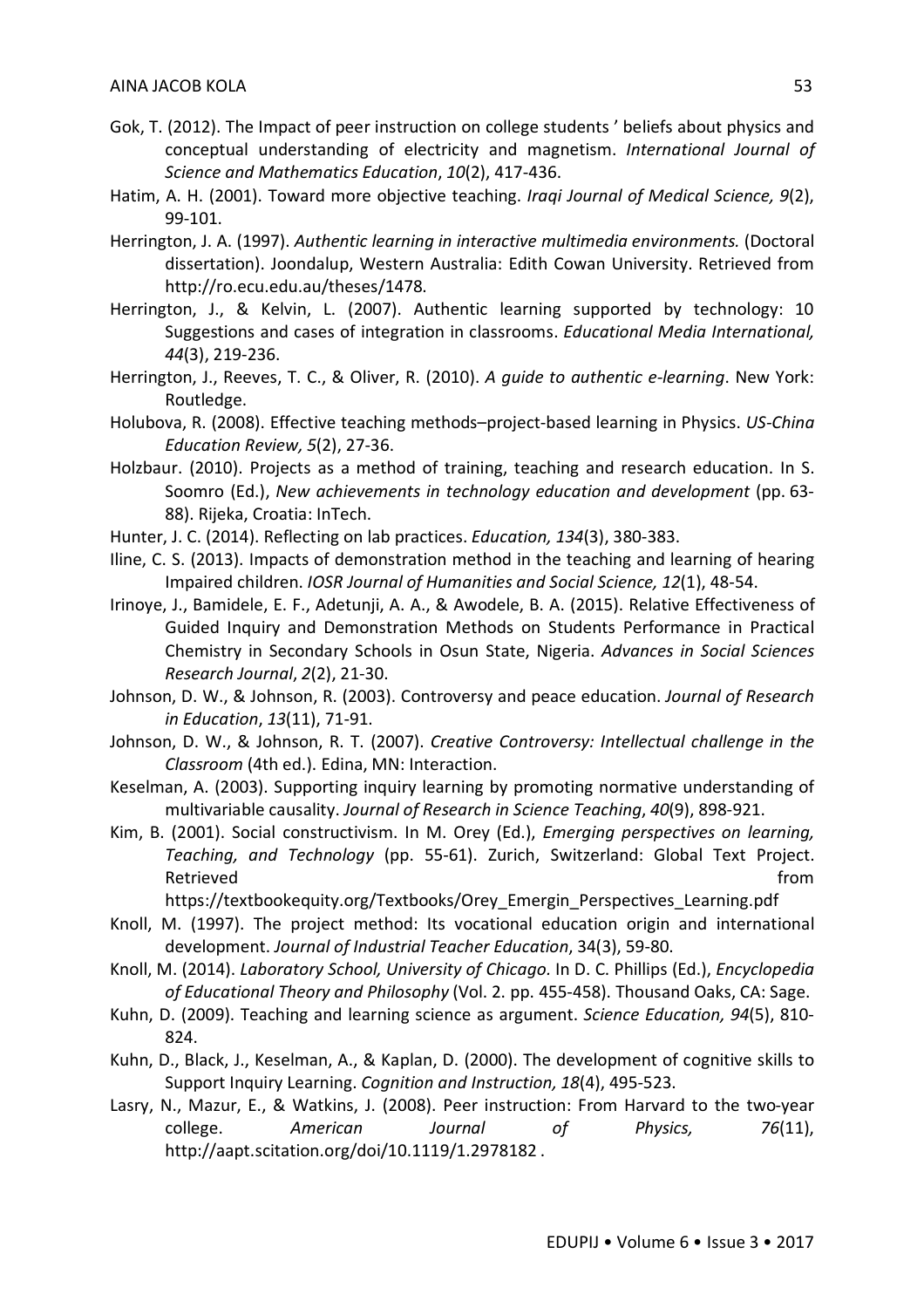- Lave, J., & Wenger, E. (1991). *Situated learning: Legitimate peripheral participation*. Cambridge: Cambridge University Press.
- Löfgren, R., Schoultz, J., Hultman, G., & Björklund, L. (2013). Exploratory talking science education: inquiry-based learning and communicative approach in primary school. *Journal of Baltic Science Education, 12*(4), 482-495.
- Looi, C. K., Zhang, B., Chen, W., Seow, P., Chia, G., Norris, C., & Soloway, E. (2011). 1:1 mobile inquiry learning experience for primary science students: A study of learning effectiveness. *Journal of Computer Assisted Learning*, *27*(3), 269-287.
- Maun, M. A., & Winnitoy, T. (1980). Demonstration-an effective technique in teaching biology. *Journal of Agronomic Education*, 80-84.
- McKee, E., Williamson, V. M., & Ruebush, L. E. (2007). Effects of a demonstration laboratory on student learning. *Journal of Science Education and Technology*, *16*(5), 395-400.
- Miles, R. (2015). Tutorial instruction in science education. *Cypriot Journal of Educational Science, 10*(2), 168-179.
- Milson, A. J. (2002). The internet and inquiry learning: Integrating medium and method in a sixth-grade social studies classroom. *Theory & Research in Social Education*, *30*(3), 330–353.
- Mundi, N. E. (2006). The state of students' academic achievement in secondary school agricultural science in Kogi State. *Teacher Education Journal (TEJ), 12*(1), 14-19.
- Norris, S., Philips, L., & Osborne, J. (2007). Scientific inquiry: The place of interpretation and argumentation. In J. Luft, R. Bell & J. Gess-Newsome (Eds.), *Science as Inquiry in the Secondary Setting*, (pp. 87-149). Arlington, VA: NSTA Press.
- Osborne, J., Simon, S., Christodoulou, A., Howell-Richardson, C., & Richardson, K. (2013). Learning to argue: A study of four schools and their attempt to develop the use of argumentation as a common instructional practice and its impact on students. *Journal of Research in Science Teaching, 50*(3), 315-347.
- Owen, R. C. (2006). The role of demonstration. In D. M. Matteson & D. K. Freeman (Eds.), *Assessing and teaching beginning readers: a picture is worth 1000 words* (pp. 11-26), Katonah N: Richard C. Owen.
- Pattnaik, C., Chakradeo, C. A., & Banerjee, S. (2014). *Methods of teaching science*. M.A EDUCATION. PAPER-V. Retrieved from http://ddceutkal.ac.in/Syllabus/MA.../Education\_Paper\_5\_SCIENCE.pdf
- Peffer, M. E., Beckler, M. L., Schunn, C., & Recnken, M. (2014). Science classroom inquiry (SCI) simulations: A novel method to scaffold science learning. *PLoS ONE, 10*(3), 1-14.
- Ramos, J. L. S., Dolipas, B. B., & Villamor, B. B. (2013). Higher order thinking skills and academic performance in Physics of college students: A regression analysis. *International Journal of Innovative Interdisciplinary Research, 4,* 48-60.
- Rao, S. P., & DiCarlo, S. E. (2000). Peer instruction improves performance on quizzes. *Advances in Physiology Education, 24*(1), 51-55.
- Rosenberg, J. L., Lorenzo, M., & Mazur, E. (2006). Peer instruction: making science engaging. In J. J. Mintzes & W. H. Leonard (Eds.), *Handbook of college science teaching* (pp. 77– 85). Arlington, Virginia: National Science Teaches Association. Retrieved from http://scholar.google.com/scholar?hl=en&btnG=Search&q=intitle:Peer+Instruction+: +Making+Science+Engaging#0
- Rule, A. (2006). Editorial: The components of authentic learning. *Journal of Authentic Learning, 3*(1), 1-10.